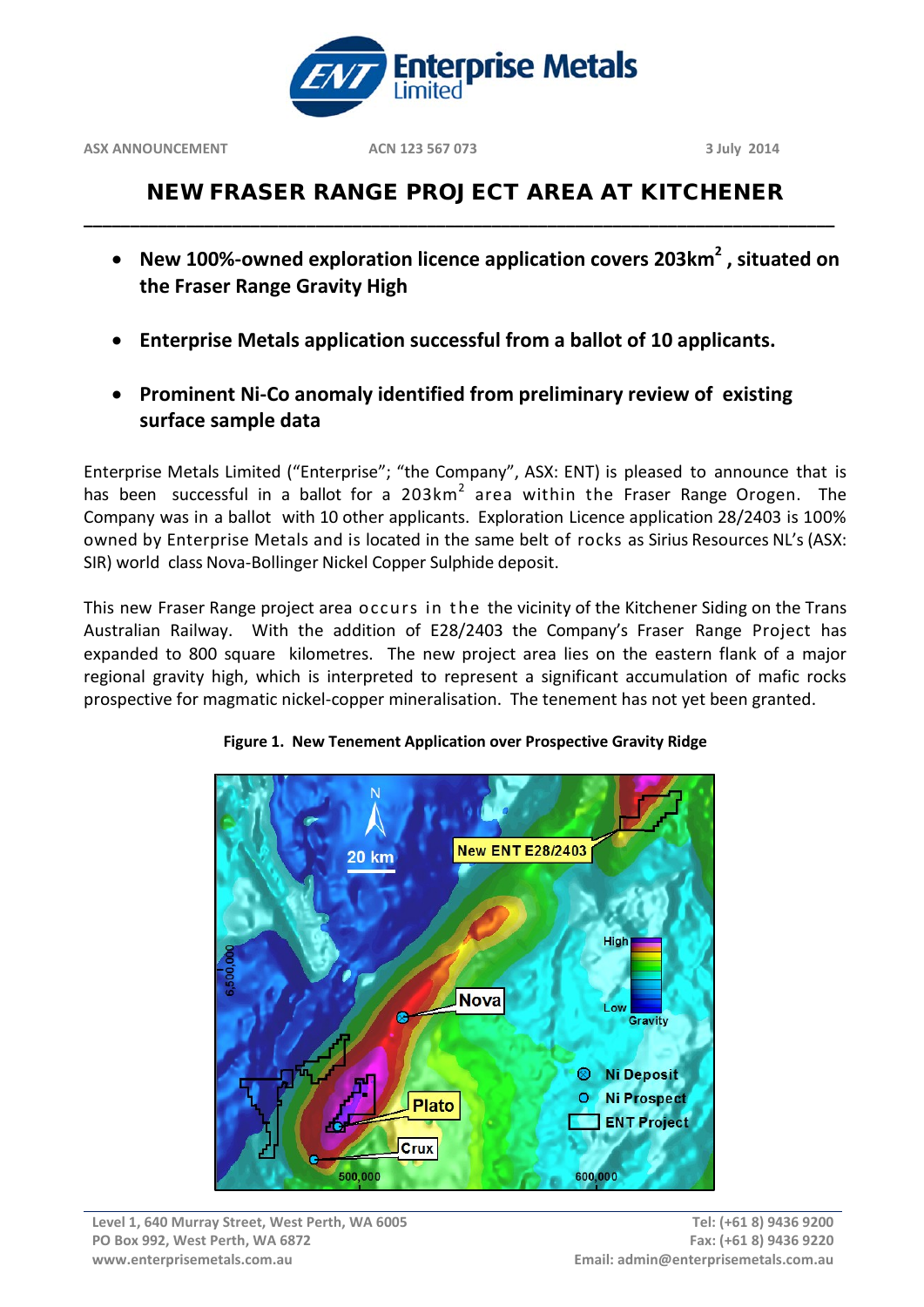### **PREVIOUS EARLY-STAGE EXPLORATION HIGHLIGHTS NICKEL POTENTIAL**

Most recently, the area covered by ELA28/2403 was held by Ponton Minerals Pty Ltd (Ponton) under granted Exploration Licence 28/1727. This tenement was subjected to a 5 year compulsory partial surrender in 2013 prompting widespread interest amongst explorers with a total of 10 competing applications.

**\_\_\_\_\_\_\_\_\_\_\_\_\_\_\_\_\_\_\_\_\_\_\_\_\_\_\_\_\_\_\_\_\_\_\_\_\_\_\_\_\_\_\_\_\_\_\_\_\_\_\_\_\_\_\_\_\_\_\_\_\_\_\_\_\_\_\_\_\_\_\_\_\_\_\_\_\_\_\_\_\_**

Ponton completed calcrete and soil sampling over much of the area of E28/1727. Due to transported cover, Ponton concluded that sampling and analysis of calcrete samples was a more effective tool that soil sampling. Infill sampling programs were implemented with the use of a mechanised auger, and these programs continued to highlight anomalous multi-element areas warranting further sampling and definition.

Numerous gold anomalies were identified across E28/1727 through this 100m x 200m infill sampling. Ponton concluded that these anomalies warranted further assessment for multi-element and pathfinder element associations, and anomalies on E28/1727 were recommended for initial reconnaissance interface drilling. However, prior to instigation of follow-up programs the tenement was compulsorily surrendered on  $11<sup>th</sup>$  November 2013.



**Figure 2. Coloured Gravity Image over Grey Scale 1st VD Magnetic Image, Showing Ponton Minerals P/L Surface Sample Locations**

Processing by Enterprise of the Ponton geochemical data from 1234 calcrete samples over E28/1727 has highlighted a **prominent calcrete hosted nickel-cobalt "***bulls eye"* **anomaly** on the SE corner of E28/2403 which remains untested by geophysics or drilling. Refer Figures 3 & 4 overleaf.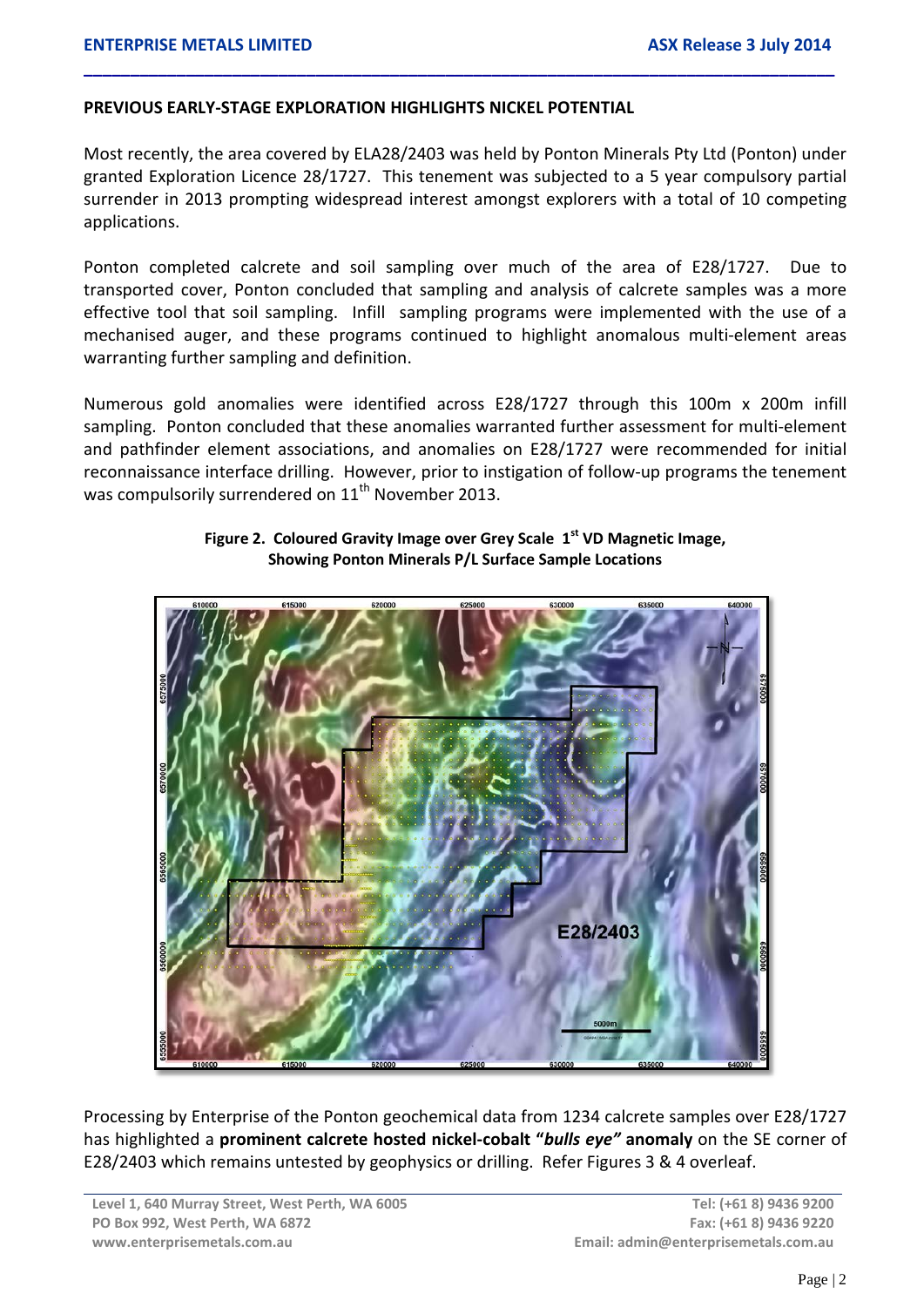

**Figure 3. Competitor Nickel Geochemistry in Calcrete over 1st VD Magnetic Image**

**\_\_\_\_\_\_\_\_\_\_\_\_\_\_\_\_\_\_\_\_\_\_\_\_\_\_\_\_\_\_\_\_\_\_\_\_\_\_\_\_\_\_\_\_\_\_\_\_\_\_\_\_\_\_\_\_\_\_\_\_\_\_\_\_\_\_\_\_\_\_\_\_\_\_\_\_\_\_\_\_\_**

**Figure 4. Competitor Cobalt Geochemistry in Calcrete over 1st VD Magnetic Image**



**Table1. Ponton Minerals P/L . Calcrete Geochemistry Summary**

| <b>Element</b> | <b>Minimum</b> | Average    | <b>Maximum</b> |
|----------------|----------------|------------|----------------|
| <b>Nickel</b>  | 0 ppm          | $13.5$ ppm | 365 ppm        |
| <b>Cobalt</b>  | 0 ppm          | 6.9ppm     | 303 ppm        |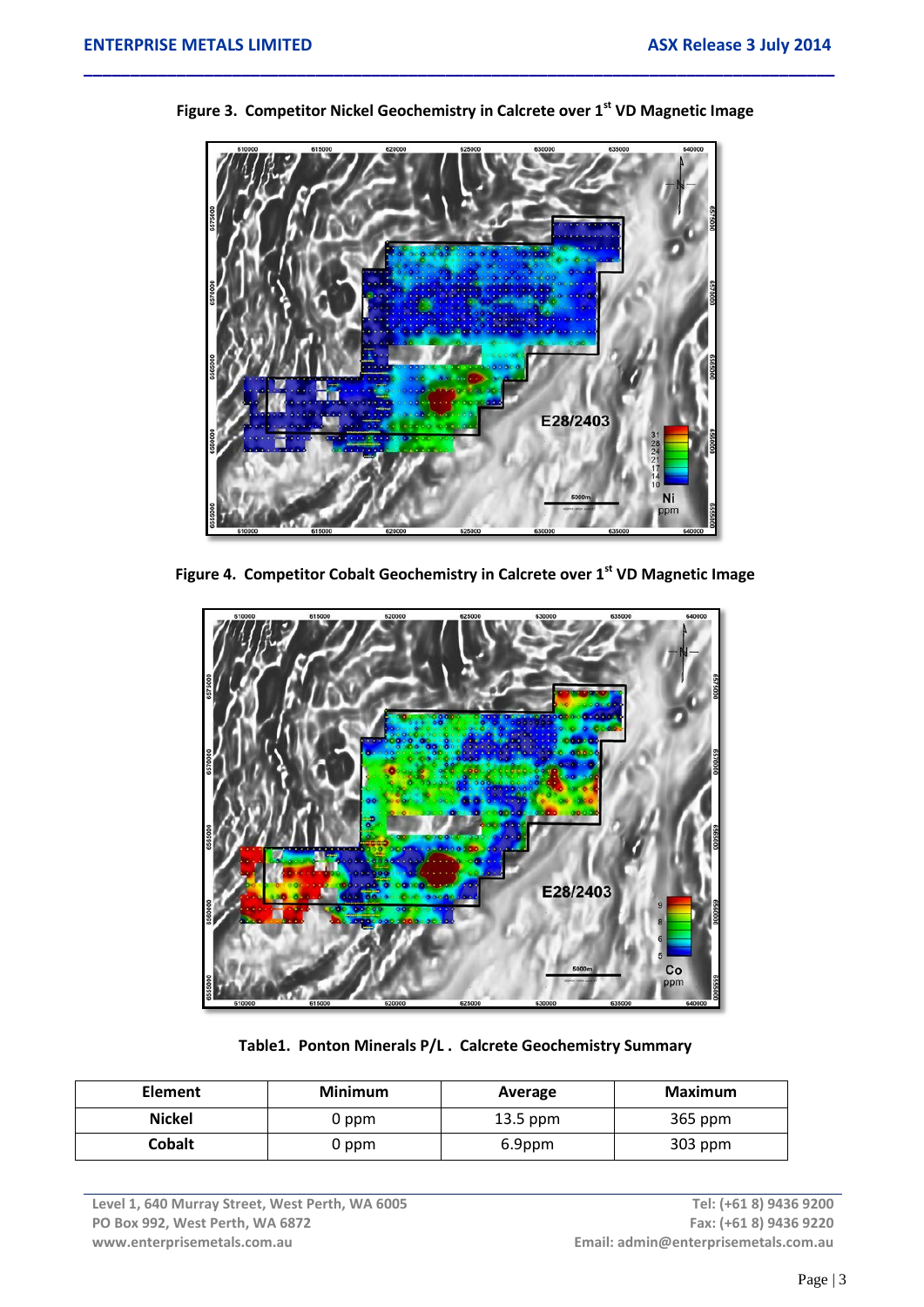### **COMMENT**

Whilst the formal grant process of Exploration Licence 28/2403 will take several months, the Company is pleased that it has expanded its tenure footprint in the Fraser Range at virtually no cost, and has a ready-made target for ground EM and drill testing when the tenement is finally granted.

**\_\_\_\_\_\_\_\_\_\_\_\_\_\_\_\_\_\_\_\_\_\_\_\_\_\_\_\_\_\_\_\_\_\_\_\_\_\_\_\_\_\_\_\_\_\_\_\_\_\_\_\_\_\_\_\_\_\_\_\_\_\_\_\_\_\_\_\_\_\_\_\_\_\_\_\_\_\_\_\_\_**

Myan

**Dermot Ryan Managing Director**

#### *Competent Persons statement*

*The information in this report that relates to Exploration Results and Mineral Resources is based on information compiled by Mr Dermot Ryan, who is an employee of the Company. Mr Ryan is a Fellow of the Australasian Institute of Mining and Metallurgy and a Member of the Australian Institute of Geoscientists and has sufficient experience of relevance to the styles of mineralisation and the types of deposits under consideration, and to the activities undertaken, to qualify as a Competent Person as defined in the 2012 Edition of the Joint Ore Reserves Committee (JORC) Australasian Code for Reporting of Exploration Results, Mineral Resources and Ore Reserves. Mr Ryan consents to the inclusion in this report of the matters based on information in the form and context in which it appears.*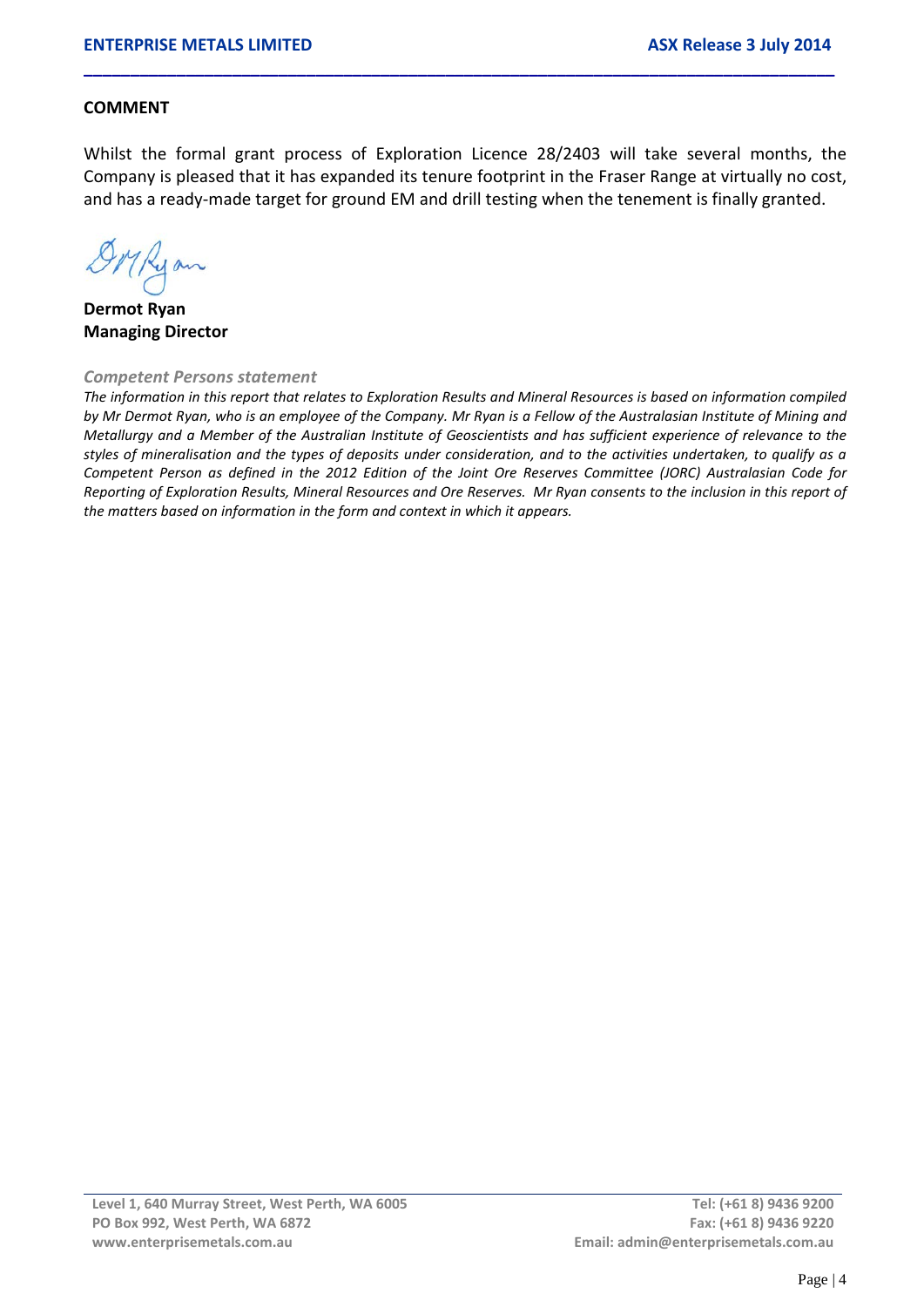# **JORC Code, 2012 Edition – Table 1 report**

## **Section 1 Sampling Techniques and Data – Refers to Competitor Data**

**\_\_\_\_\_\_\_\_\_\_\_\_\_\_\_\_\_\_\_\_\_\_\_\_\_\_\_\_\_\_\_\_\_\_\_\_\_\_\_\_\_\_\_\_\_\_\_\_\_\_\_\_\_\_\_\_\_\_\_\_\_\_\_\_\_\_\_\_\_\_\_\_\_\_\_\_\_\_\_\_\_**

(Criteria in this section apply to all succeeding sections.)

| Criteria                                                      | Commentary                                                                                                                                                                                                                                                                                  |                          |                             |  |
|---------------------------------------------------------------|---------------------------------------------------------------------------------------------------------------------------------------------------------------------------------------------------------------------------------------------------------------------------------------------|--------------------------|-----------------------------|--|
| Drillingtechnique                                             | Not applicable as Enterprise Metals Ltd (the Company) has not undertaken any drilling yet.<br>$\bullet$                                                                                                                                                                                     |                          |                             |  |
| Drill sample recovery                                         | Not applicable as Enterprise Metals Ltd (the Company) has not undertaken any drilling yet.<br>$\bullet$                                                                                                                                                                                     |                          |                             |  |
| Logging                                                       | Not applicable as Enterprise Metals Ltd (the Company) has not undertaken any drilling yet.<br>$\bullet$                                                                                                                                                                                     |                          |                             |  |
| Sub-sampling techniques<br>and sample preparation             | Not applicable as Enterprise Metals Ltd (the Company) has not undertaken any drilling yet.<br>$\bullet$                                                                                                                                                                                     |                          |                             |  |
| Quality of assay data and<br>laboratory tests                 | Competitor data reported upon;                                                                                                                                                                                                                                                              |                          |                             |  |
|                                                               | Sample_type                                                                                                                                                                                                                                                                                 | Calcrete                 | Soil                        |  |
|                                                               | Assay_code                                                                                                                                                                                                                                                                                  | <b>B25/OES</b>           | Q-AR1MS                     |  |
|                                                               | Assay_company                                                                                                                                                                                                                                                                               | Genalysis                | Quantum                     |  |
|                                                               | Assay_description                                                                                                                                                                                                                                                                           | 25g Aqua Regia Digestion | Aqua Regia digest MS finish |  |
| Verification of sampling<br>and assaying                      | Not known as competitor samples have been reported on.<br>Processing and gridding by Enterprise of 1234 calcrete samples has highlighted a prominent calcrete hosted<br>nickel-cobalt "bulls eye" anomaly on the SE corner of E28/2403 which remains untested by geophysics or<br>drilling. |                          |                             |  |
| Location of data points                                       | Competor Surficial samples were located by hand held GPS.<br>$\bullet$<br>The grid system is GDA94(MGA), zone 51<br>The GPS is $+/-5$ m.                                                                                                                                                    |                          |                             |  |
| Data spacing and<br>distribution                              | The nominal competitor sample spacing was 400m x 400m with infill sampling at 200m x 100m.<br>$\bullet$                                                                                                                                                                                     |                          |                             |  |
| Orientation of data in<br>relation to geological<br>structure | Surficial sampling program did not report geology<br>$\bullet$                                                                                                                                                                                                                              |                          |                             |  |
| Sample security                                               | Not reported by competitor<br>$\bullet$                                                                                                                                                                                                                                                     |                          |                             |  |
| Audits or reviews                                             | Not reported by competitor<br>$\bullet$                                                                                                                                                                                                                                                     |                          |                             |  |